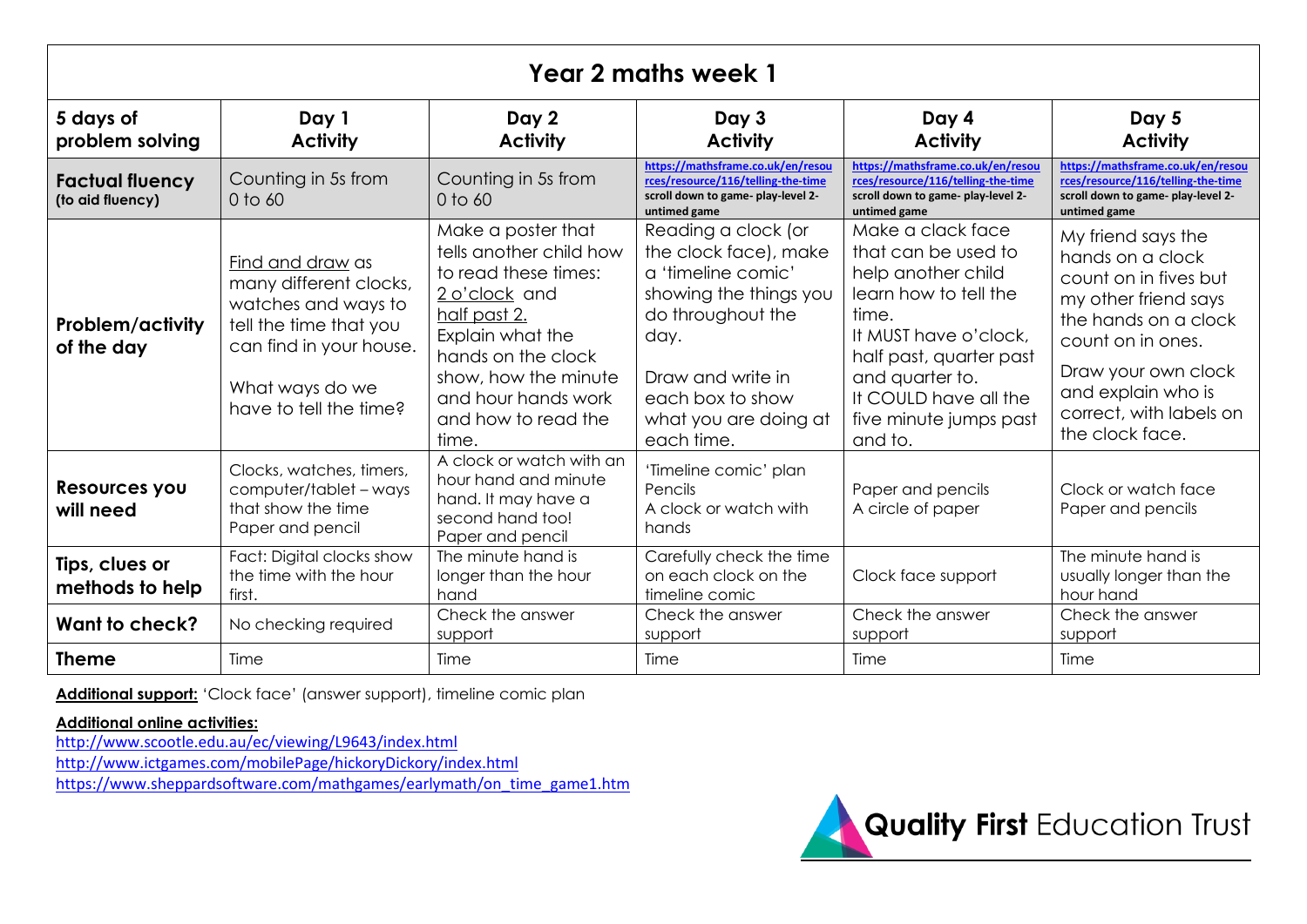**Clock face (and answer support):**

 $\overline{\phantom{a}}_1$ 





 $\mathbb{L}_-$ 

 $\mathbf{r}^{\pm}$ 

**Half past 2**